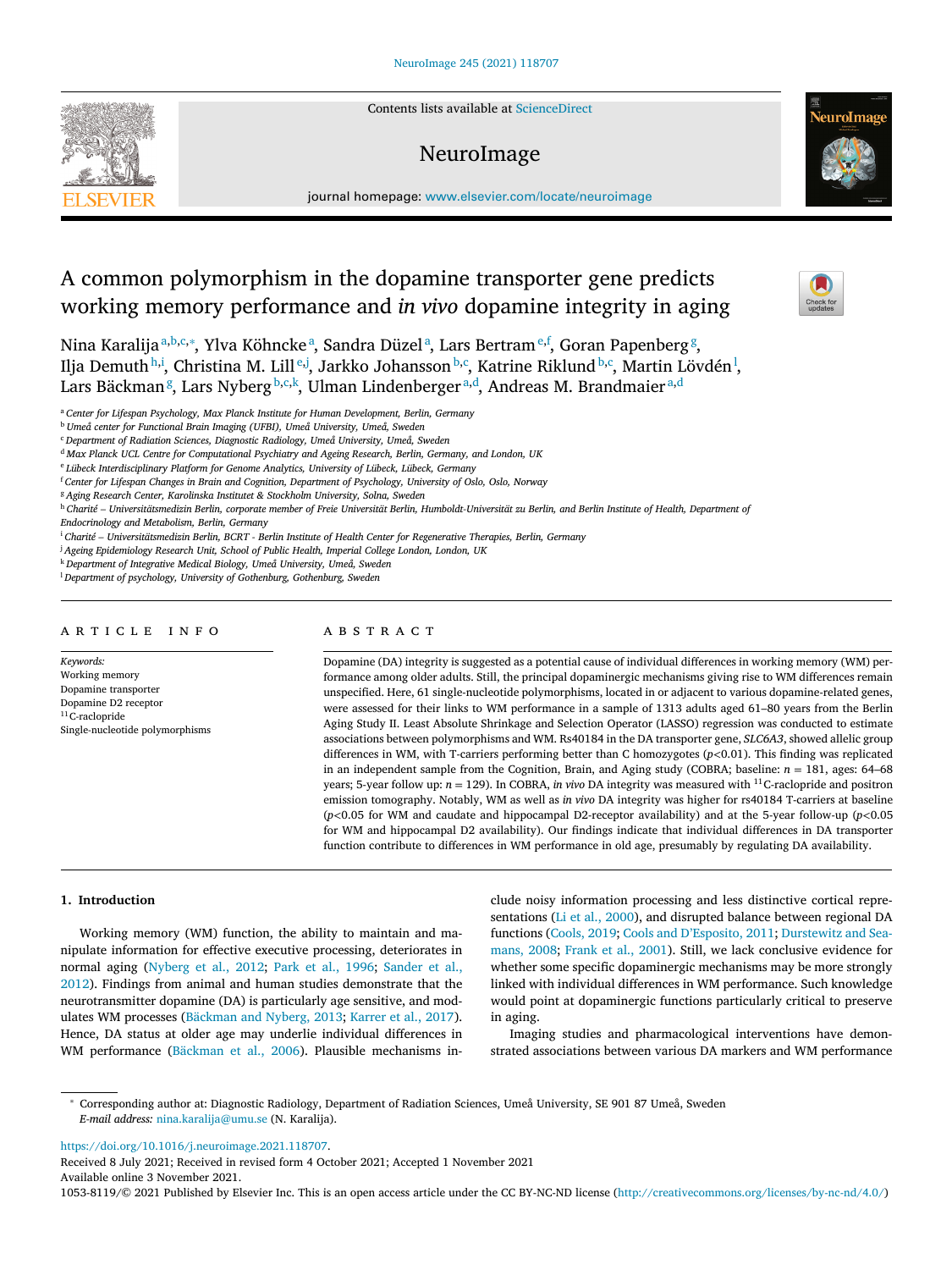[\(Arnsten,](#page-6-0) 1998; [Braver](#page-6-0) et al., 2001; [Bäckman](#page-6-0) et al., 2011; Landau et al., 2009; [Wilkerson](#page-7-0) and Levin, 1999). Early [experimental](#page-6-0) work showed that DA lesions and surgical ablations of the frontal cortex in monkeys yielded comparable WM impairments, and that administration of DA D1-receptor (DRD1) agonists to DA-depleted animals alleviated WM deficits [\(Brozoski](#page-6-0) et al., 1979). In naïve animals, pharmacological DRD1 and DA D2-receptor (DRD2) blockade impaired WM performance, whereas non-excessive DRD1 stimulation improved WM [\(Arnsten](#page-6-0) et al., 1994; Sawaguchi and [Goldman-Rakic,](#page-7-0) 1991, [1994\)](#page-7-0). In humans, administration of DRD1 and DRD2 agonists have been found to activate prefrontal cortex and improve WM [performance](#page-6-0) (Gibbs and D'Esposito, 2005; Kimberg and [D'Esposito,](#page-6-0) 2003; [Kimberg](#page-6-0) et al., 1997; [Luciana](#page-6-0) et al., 1992; [Muller](#page-6-0) et al., 1998; [Tarantino](#page-7-0) et al., 2011). Moreover, positron emission tomography (PET) studies performed during resting conditions have collectively shown that high *in vivo* availability of the DA transporter (DAT), DRD1s, and DRD2s generally characterizes individuals with higher WM performance [\(Erixon-Lindroth](#page-6-0) et al., 2005; [Lövden](#page-6-0) et al., 2018; Nour et al., [2019;](#page-6-0) [Sambataro](#page-7-0) et al., 2015; [Takahashi](#page-7-0) et al., 2007, [2012\)](#page-7-0).

The interpretation of the substantial DA literature could be that general maintenance of dopaminergic constituents contribute to proficient WM performance in aging. Alternatively, high integrity of some DA functions may be of particular importance, as such could modulate the rest of the DA system, and possibly, buffer for aging-effects. The DA system has a robust compensatory capacity, which is demonstrated by upregulated DA synthesis, and normalized dopamine levels, in the early stages of DA degeneration in Parkinson's disease [\(Tedroff et](#page-7-0) al., 1999). Proteins involved in DA production and metabolism could, via adjustment of dopaminergic tone, regulate postsynaptic DA receptor density in aging [\(Berry](#page-6-0) et al., 2018; [Volkow](#page-7-0) et al., 1998). Currently, there is shortage of comparative analyses, and hence, lack of evidence for whether some DA constituents hold a more central role for individual differences in WM in aging. *In vivo* DA studies are conducted with radioactive ligands, for which ethical considerations complicates the use of several ligands, and high costs reduced the sample sizes [\(Karrer](#page-6-0) et al., 2017). The general low statistical power of most *in vivo* DA studies compromises replicability and generalizability of findings [\(Juarez](#page-6-0) et al., 2018).

To shed light on the question of which DA functions that predict WM performance at older ages, the present work evaluated single-nucleotide polymorphisms (SNPs) in genes encoding for various DA proteins. Previous work show that normal genetic variation gives rise to individual differences in [dopaminergic](#page-6-0) functions [\(Bilder](#page-6-0) et al., 2004; Borg et al., 2015; [Hirvonen](#page-6-0) et al., 2009), that may be further magnified in aging [\(Lindenberger](#page-6-0) et al., 2008; [Papenberg](#page-7-0) et al., 2015). The selected SNPs were located in, or in the proximity of, genes encoding the DA receptors; proteins involved in synthesis, synaptic storage, reuptake and degradation of DA; and striatal signal transduction. To increase reliability and generalizability of findings, assessments were conducted in two independent samples of healthy older adults (ages: 61–80 years). We used a large sample from the Berlin Aging Study II (BASE-II; *n* = 1313) to explore links among 61 single-nucleotide polymorphisms (SNPs) and WM, and an independent sample from the Cognition, Brain, and Aging Study (COBRA;  $n = 181$  and 129 at baseline and at a 5-year follow up, respectively) for confirmation. WM tasks were similar across the two studies. Being one of the largest DA PET studies [\(Nevalainen](#page-6-0) et al., 2015), CO-BRA enabled robust tests of the functional implications of SNPs on *in vivo* DA integrity (via DRD2-like assessment with <sup>11</sup>C-raclopride, which binds to DA D2 and D3 receptors).

#### **2. Materials and methods**

#### *2.1. Ethics statement*

This work was conducted in accordance to The Code of Ethics of the World Medical Association (Declaration of Helsinki) for experiments involving humans. Written informed consent was collected prior to any

testing. All experiments were approved by ethical review committees in the respective countries (Germany and Sweden).

#### *2.2. Samples*

Data from two independent samples of older adults were analyzed in the present work. These included the BASE-II study ( $n = 1313$ , ages: 61–80 years [\(Bertram](#page-6-0) et al., 2014; [Gerstorf](#page-6-0) et al., 2016)) and the CO-BRA study ( $n = 181$  at baseline, ages: 64–68 years;  $n = 129$  at 5-year follow-up, ages: 69–73 years [\(Nevalainen](#page-6-0) et al., 2015)). The mean age and sex distributions, and status for select health and cognitive variables are shown in [Table](#page-2-0) 1. Both samples had undergone a Mini Mental State Examination (MMSE, max score: 30), and the digit-symbol coding task from the Wechsler Adult Intelligence Scale (1 point per correct item coding during 90 s). Individuals with MMSE performance below 27 at baseline were excluded ( $n = 76$  from BASE-II,  $n = 0$  for COBRA at baseline).

#### *2.3. Genetic analyses*

The selected SNPs were located in, or in the proximity of, genes encoding DA receptors D1–D5, proteins involved in DA synthesis (tyrosine hydroxylase, *TH*; dopa decarboxylase *DDC*), synaptic DA storage (vesicular monoamine transporter, VMAT2 (*SLC18A2)*), DA reuptake and degradation (catechol-O-methyltransferase, *COMT*; and the DA transporter (*SLC6A3)*), and striatal signal transduction (dopamine and cAMP-regulated phosphoprotein 32 kDa; *PPP1R1B*; [Table](#page-2-0) 2). Additionally, SNPs located in genes encoding *APOE*, KIBRA (*WWC1*), and *BDNF* were selected, due to their established relevance to cognition [\(Papenberg](#page-7-0) et al., 2015). By including these, we are able to determine whether dopamine-encoding genes predict the outcome above and beyond these well-established genetic variants. Search terms "singlenucleotide polymorphism" and the gene names were entered in the PubMed database [\(www.ncbi.nlm.nih.gov\),](http://www.ncbi.nlm.nih.gov\051) from which SNPs previously assessed in relation to cognition and behavior, DA status, or neurological and psychological disorders were selected. Via this approach, we were able to test the replicability of previous findings, and gain further insights into currently known dopamine-encoding genes that are central to WM performance.

From this initial selection, eight SNPs were excluded because they were each perfectly associated with a different SNP in the same gene within our selection (indicated in gray font color in [Table](#page-2-0) 2).

Following exclusions, 61 SNPs were entered into analyses. Each SNP was binarized, so that homozygotes of the less frequent variants were merged with heterozygotes, and compared with homozygotes of the more common allelic variant. The dichotomization was performed to increase group sizes, as some allelic variants are uncommon and only found in a minority of the population. Frequencies of allelic variants per SNP were similar in BASE-II and COBRA (see distributions for the significant predictors of WM in Supplementary Table 1).

#### *2.3.1. Genotyping in BASE-II*

Genotypes for the analyses of this manuscript were derived from SNP genotyping generated using the Genome-Wide Human SNP Array 6.0 (Affymetrix, Inc.). Data processing, quality control and imputation have been described previously (Lill et al., [2016\)](#page-6-0). For the purpose of this manuscript, imputed genotypes dosages were converted into "hardcoded" genotypes using the following arithmetic: a minor allele dose scale*<*0.2 was assigned to the minor allele homozygous genotype, dose scales 0.8–1.2 to heterozygous genotypes, and dose scales*>*1.8 to major allele homozygous genotype; dosages falling outside these values were set to missing.

## *2.3.2. Genotyping in COBRA*

DNA analyses were performed by the SNP&SEQ Technology Platform (Department of Medical Sciences, Uppsala university, Sweden). In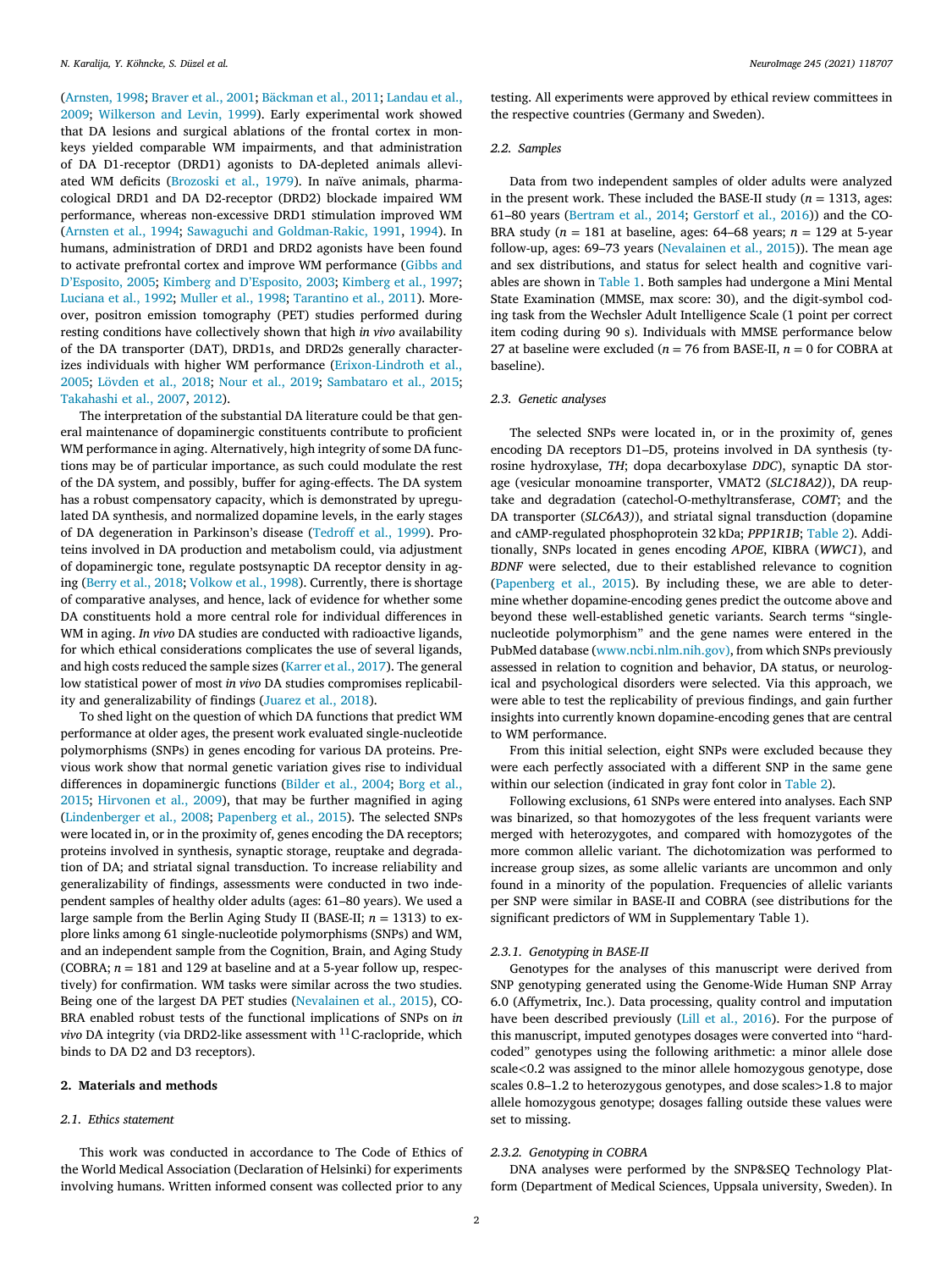#### <span id="page-2-0"></span>**Table 1**

Descriptives for the BASE-II and COBRA samples.

|                        | BASE-II<br>Baseline      | <b>COBRA</b><br>Baseline | 5-year follow-up         |
|------------------------|--------------------------|--------------------------|--------------------------|
| n                      | 1313                     | 181                      | 129                      |
| Age                    | 61–80 y (71.3 $\pm$ 3.6) | 64–68 y (66.2 $\pm$ 1.2) | 69–73 y (71.2 $\pm$ 1.2) |
| Sex                    | 48% men                  | 55% men                  | 54% men                  |
| Educational attainment | $14.9 \pm 2.8$           | $13.3 \pm 3.5$           | $13.4 \pm 3.4$           |
| BMI                    | $26.8 \pm 4.2$           | $26.1 \pm 3.5$           | $26.4 \pm 3.8$           |
| <b>MMSE</b>            | $28.8 \pm 1.0$           | $29.3 \pm 0.8$           | $28.8 \pm 1.4$           |
| Digit-symbol coding    | $42.9 \pm 10.3$          | $37.6 + 8.1$             | $37.6 \pm 7.4$           |

Note: All continuous values are given as mean ± standard deviation, or frequencies. MMSE: mini mental state examination; BMI: Body-Mass-Index.

#### **Table 2**

List of candidate genes and single-nucleotide polymorphisms (SNPs) that were assessed in the present work.

| Gene                | <b>SNPs</b> | Gene           | <b>SNPs</b> |
|---------------------|-------------|----------------|-------------|
| DRD1                | rs265976    | PPP1R1B        | rs879606    |
|                     | rs265977    | (DARPP-32)     | rs3764352   |
|                     | rs863126    |                | rs3764353   |
|                     | rs835541    |                | rs907094    |
|                     | rs835616    | TH             |             |
|                     | rs11746641  |                | rs2070762   |
|                     | rs686       |                | rs6356      |
|                     | rs11749676  |                | rs11042962  |
|                     | rs265981    |                | rs10840490  |
|                     | rs4532      | $DDC$          |             |
|                     | rs5326      |                | rs62445903  |
|                     |             |                | rs6263      |
|                     |             |                | rs10499695  |
| DRD <sub>2</sub>    | rs6279      | <b>SLC18A2</b> | rs363387    |
|                     | rs6275      | (VMAT2)        | rs363399    |
|                     | rs6277      |                | rs363338    |
|                     | rs1076560   |                | rs10082463  |
|                     | rs2283265   |                | rs363227    |
|                     | rs1079598   |                | rs363285    |
|                     | rs4648317   |                |             |
| ANKK1               | rs877138    | <b>COMT</b>    | rs737865    |
|                     | rs1800497   |                | rs5993883   |
| DRD3                | rs7631540   |                | rs4680      |
|                     | rs2046496   |                | rs4646315   |
|                     | rs3773678   |                | rs165774    |
|                     | rs324030    |                | rs9332377   |
|                     | rs6280      |                | rs165599    |
| LOC107986115        | rs905568    | SLC6A3 (DAT)   | rs6347      |
| DRD4                | rs3758653   |                | rs3863145   |
|                     | rs1800955   |                | rs27072     |
|                     | rs7124601   |                | rs40184     |
|                     | rs11246226  |                | rs464049    |
|                     | rs936465    |                | rs456082    |
|                     |             |                | rs463379    |
| DRD5                | rs7655090   | <b>APOE</b>    | rs7412      |
|                     | rs2076907   | WWC1 (KIBRA)   | rs429358    |
|                     | rs6283      |                | rs17070145  |
| SLC <sub>2</sub> A9 | rs10033951  | <b>BDNF</b>    | rs6265      |

Note: SNPs in gray were perfectly associated with the preceding SNP, and therefore excluded from analyses.

brief, the genotyping was performed using a multiplexed primer extension (SBE) chemistry of the iPLEX assay with detection of the incorporated allele by mass spectrometry with a MassARRAY analyzer from Agena Bioscience [\(Gabriel](#page-6-0) et al., 2009). Raw data from the mass reader were converted to genotype data using the Typer software (Agena Bioscience).

#### *2.4. Working memory performance*

WM tasks used in BASE-II and COBRA consisted of a letter-updating task, a columnized numerical 3-back task, and a spatial-updating task (max scores: 48, 108, and 24, respectively; [\(Nevalainen](#page-6-0) et al., 2015; [Schmiedek](#page-7-0) et al., 2010). Scores were summarized across the number of trials per test and rescaled to a T-metric with a mean of 50 and a standard deviation (SD) of 10. The three T-standardized scores were then averaged to build a unit-weighted composite score for WM. WM dis-

tributions for samples are found in Supplementary Figure 1. In case of missing data for one WM task, the non-missing tasks were averaged. Data for all three tasks were missing for one person in COBRA at the follow-up session. Outliers defined as +/−3.29 SD from the mean (corresponding to  $p < 0.001$  in a *t*-test) were excluded from analyses ( $n = 8$ ) for BASE-II;  $n = 0$  for COBRA; [\(Tabachnick](#page-7-0) and Fidell, 2013)).

#### *2.5.* In vivo *DRD2 availability*

#### *2.5.1. Magnetic resonance imaging*

Regions of interest for DRD2 assessments were delineated from T1-weighted images acquired with magnetic resonance imaging (MRI) with a 3 Tesla Discovery MR 750 scanner (General Electric, WI, US), equipped with a 32-channel phased-array head coil. A 3D fast spoiled gradient-echo sequence was used to obtain high-resolution anatomical T1-weighted images. Imaging parameters were 176 sagittal slices, with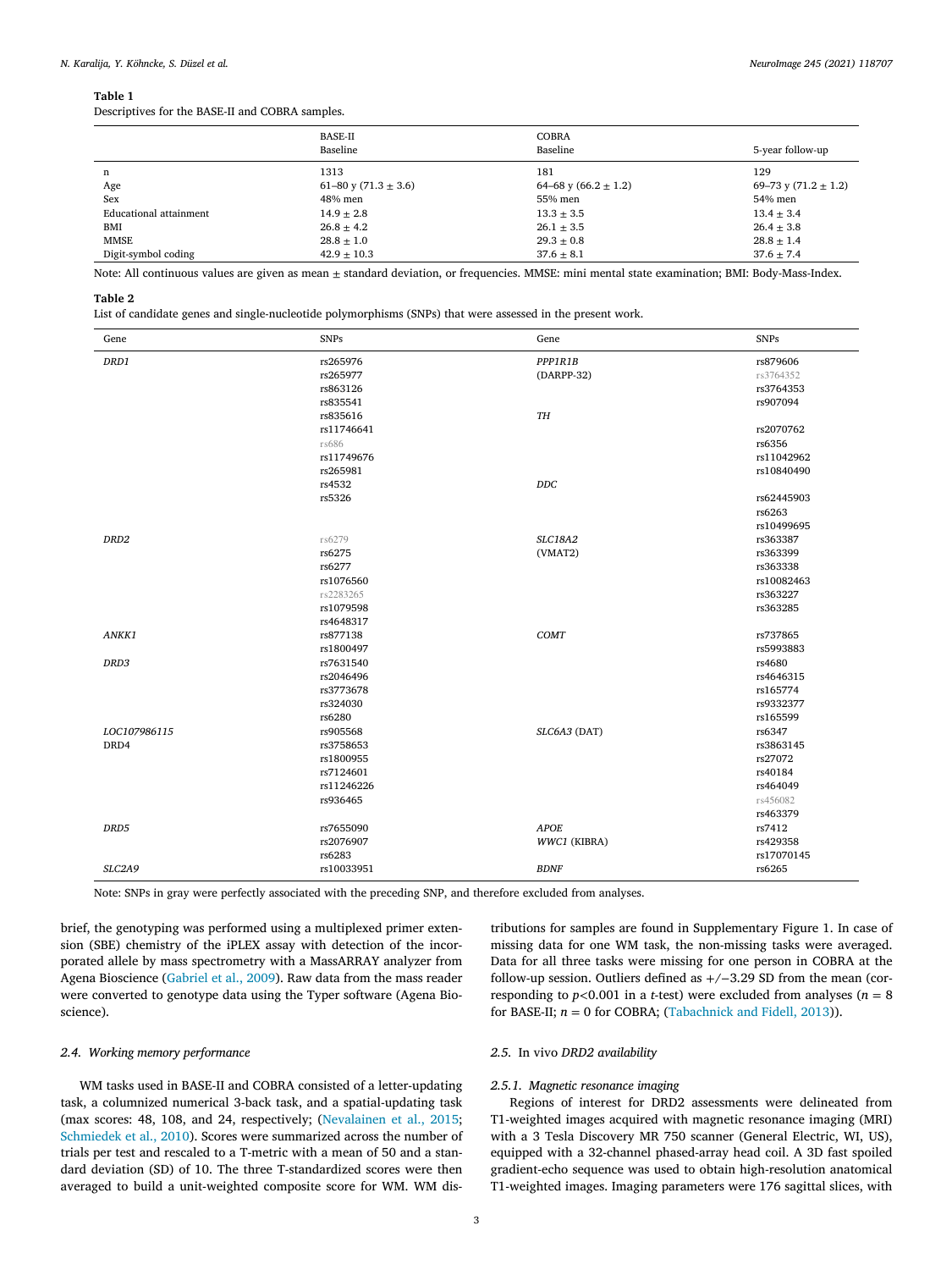slice thickness = 1 mm,  $TR = 8.2$  ms,  $TE = 3.2$  ms, flip angle =  $12^{\circ}$ , and field of view  $= 25 \times 25$  cm. The longitudinal image processing pipeline in Freesurfer [\(http://surfer.nmr.mgh.harvard.edu\)](http://surfer.nmr.mgh.harvard.edu), version 6, was used to process T1 images and obtain segmentations of regions-of-interest (ROIs) for the two time points.

#### *2.5.2. Positron emission tomography*

Following a CT scan (20 mA, 120 kV, 0.8 s/revolution), an intravenous bolus injection of 250 MBq 11C-raclopride was administered, and a 55 min (18-frame) dynamic PET scan was acquired in resting-state conditions with a Discovery PET/CT 690 (General Electric, WI, US). Attenuation- and decay-corrected images (47 slices, field of view = 25 cm, 256  $\times$  256-pixel transaxial images, voxel size =  $0.977 \times 0.977 \times 3.27$  mm<sup>3</sup>) were reconstructed with the iterative algorithm VUE Point HD-SharpIR (GE Healthcare) using 6 iterations, 24 subsets, 3.0 mm post filtering, yielding full width at half maximum (FWHM) of 3.2 mm. Head movements were minimized with individually fitted thermoplastic masks attached to the bed surface.

DRD2 binding potential ( $BP_{ND}$ ) was estimated via two separate pipelines where the first applied correction for partial volume effects (PVE), and the second yielded unadjusted  $BP_{ND}$  values. PET image data were converted from DICOM to NIfTI format and corrected for head movement. The PET and T1 images were co-registered with the Statistical Parametric Mapping software (SPM8).  $^{11}$ C-raclopride BP<sub>ND</sub> was calculated from time-activity curves within Freesurfer-segmented ROIs. Regional PVE correction was conducted using symmetric geometric transfer matrix implemented in Freesurfer [\(Greve](#page-6-0) et al., 2014). Briefly, the abovementioned Freesurfer segmentations, point-spread function (PSF) of 2.5 mm (isotropic, full-width-at-half-maximum), and the abovementioned preprocessed PET data were used to estimate PVE-corrected regional radioactivity concentrations in each ROI and time frame. Then, PVE-corrected  $BP_{ND}$  estimates were calculated using the multilinear reference-tissue model from dynamic PVE-corrected data, using cerebellar gray matter radioactivity as an indirect input function. The unadjusted  $^{11}$ C-raclopride BP<sub>ND</sub> values were estimated using Logan analysis [\(Logan](#page-6-0) et al., 1996) with median of ROI voxel values from time frames between 18 and 55 min. Cerebellar GM served as the reference area.  $BP<sub>ND</sub>$  was calculated as distribution volume ratio – 1. Together, the two pipelines with different modeling methods (MRTM *vs*. Logan) allowed for comparisons of the robustness of genetic effects on DRD2 availability.

DRD2 assessments were carried out in *a priori* selected ROIs, including dorsal striatum (caudate nucleus and putamen) and hippocampus, in which DRD2 levels have previously been linked to updating of WM [\(Bäckman](#page-6-0) et al., 2011; [Lövden](#page-6-0) et al., 2018; [Takahashi](#page-7-0) et al., 2007). Values are expressed as mean  $^{11}$  C-raclopride  $\rm BP_{ND}$  across the left and right hemisphere for each brain region. Values for a few individuals were excluded because they either were classified as statistical outliers  $(\pm 3.29)$ SD from the sample mean; [\(Tabachnick](#page-7-0) and Fidell, 2013)), or because of their unwillingness to undergo the PET regime at follow-up (*baseline:*  $n = 2$  for caudate, and  $n = 3$  for putamen and hippocampus; *follow-up*:  $n = 2$  for all three regions; handled as pairwise exclusions). Multivariate outliers were assessed with Mahalanobis Distance, and concerned  $n = 1$ at baseline and  $n = 1$  at follow-up (handled as listwise exclusions).

#### *2.6. Statistical analyses*

Statistical analyses were conducted with R (R Core [Team,](#page-7-0) 2018), using tidymodels (Kuhn and [Wickham,](#page-6-0) 2020), and SPSS Statistics software (version 26). Descriptive data are presented with mean values and standard deviations (SDs) for continuous variables, and frequencies for nominal scales. Effect sizes for mean group differences are reported with Cohen's d and 95% confidence intervals (minimum; maximum).

The main objective was to identify dopaminergic SNPs (*cf.* [Table](#page-2-0) 2) that best predict WM performance, while affording generalizability of findings, and considering potential correlations among SNPs. To this end, we applied a statistical learning approach referred to as regularized regression, in which variable selection was performed with Least Absolute Shrinkage and Selection Operator (LASSO [\(Helwig,](#page-6-0) 2017; [McNeish,](#page-6-0) 2015; [Tibshirani,](#page-7-0) 1996). This approach uses penalized regression, which yields linear regression estimates that best predict the outcome while shrinking the least-squares coefficients toward zero, such that ideally the unimportant predictors attain regression coefficient estimates of zero and only important predictors remain. It is conceptually closely related to Bayesian approaches with prior beliefs in simple models, that is, models with many regression coefficients set to zero. Estimation is performed by optimizing a loss function of the least-squares fit to the data and a penalty term consisting of the sum of the absolute value of each regression coefficient. The amount of penalization is guided by a hyperparameter  $(\lambda)$  which balances the influence of fit and penalty. Consequently, as the penalty increases, regression coefficients are shrunken toward zero, and only the most influential predictors are kept within the model. As there is no single generic optimal value for  $\lambda$ , we tested a range of fifty different  $\lambda$  values, performed bootstraps (with 200 draws each), and chose the penalty minimizing the expected prediction error (given as root-mean-squared error). The benefits of this approach include reduced risks of overfitting to noise due to excessive model complexity, and thus finding predictors with a higher likelihood of being non-zero in independent samples. In particular, LASSO can handle situations in which predictors are potentially highly correlated, which is often the case with genetic data. The full regression model included an intercept term, all 61 SNPs and three demographic covariates, age, sex, and education.

In a second step, the significant predictors from the regularized regression in the BASE-II sample were independently tested for their predictive accuracy of WM performance and DRD2 availability in the CO-BRA study at two consecutive time points (baseline and 5-year followup), using independent-samples t-tests, repeated-measures analysis of variance (RM-ANOVA), and ANOVA [\(Table](#page-4-0) 3; Supplementary Tables 1– 4). WM scores and DRD2 measures were residualized for age, sex, and education, and presented as z-standardized estimates.

#### **3. Results**

#### *3.1. Genetic predictors of working memory performance*

Regularized regression with LASSO was carried out in the BASE-II sample with the SNPs from [Table](#page-2-0) 2 as predictors, and a composite score of WM as the dependent variable. The bootstrap procedure yielded  $\lambda$ =0.037 as the optimal value. The regularized model has an intercept term and a total of seven predictors. Of these, largest effect sizes are seen for the three demographic covariates, where younger age, male sex, and higher education is associated with higher WM. In addition, four SNPs explained further variance above and beyond the demographic variables [\(Fig.](#page-4-0) 1). Next, we tested the robustness of the selected SNPs on WM performance in the COBRA sample (Supplementary Table 1). Of the four top SNPs from the regularized regressions in BASE-II, we found that T-carriers of the DAT polymorphism rs40184 were characterized by higher WM performance in both samples [\(Table](#page-4-0) 3). Approximately 70% of the COBRA cohort returned for a 5-year follow-up. Among the returnees, T-carriers of rs40184 demonstrated significantly higher performance also at the follow-up session. A RM-ANOVA for the returnees confirmed that WM performance was higher in T-carriers at both sessions (F(1118)=4.75,  $p = 0.031$ ), yet, no genotype x time interaction was found (F(1118)=  $0.02$ ,  $p = 0.877$ ). Hence, we found no evidence for differential WM change in the allelic groups.

#### *3.2. Genetic effects on* in vivo *DRD2 availability*

Next, we tested whether rs40184 was also linked to differences in caudate, hippocampal, and putamen DRD2 availability in the COBRA sample. Indeed, T-carriers were characterized by higher DRD2 levels in caudate at baseline and in hippocampus at both time points [\(Table](#page-4-0) 3).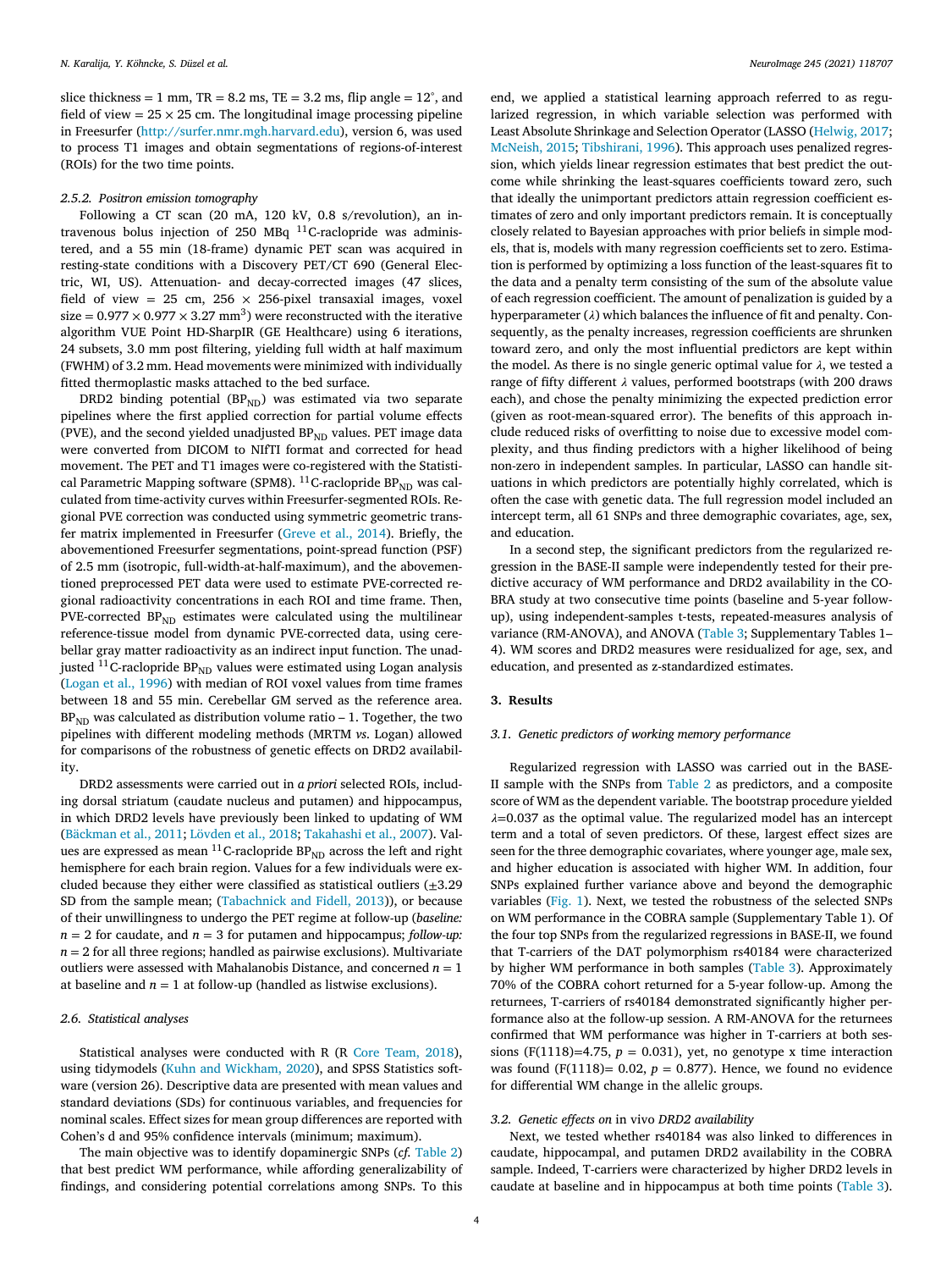#### <span id="page-4-0"></span>**Table 3**

Working memory and *in vivo* D2-receptor (DRD2) availability (binding potential, with correction for partial volume effects) for allelic groups of the DAT polymorphism rs40184 in the BASE-II and COBRA samples. Values are presented as z-standardized estimates, residualized for age, sex, and education.

|                         | <b>BASE-II</b> | <b>COBRA</b>  |               |
|-------------------------|----------------|---------------|---------------|
|                         |                | Baseline      | 5 years       |
| Frequency               |                |               |               |
| cc                      | 29%            | 36%           | 37%           |
| T-carriers              | 71%            | 64%           | 63%           |
| <b>Working memory</b>   |                |               |               |
| cc                      | $-0.14(0.94)$  | $-0.20(1.00)$ | $-0.25(0.94)$ |
| T-carriers              | 0.06(1.02)     | 0.11(0.98)    | 0.15(0.99)    |
| $\boldsymbol{p}$        | 0.006          | 0.040         | 0.026         |
| Cohen's d               | 0.20           | 0.32          | 0.41          |
| 95% CI                  | 0.06; 0.35     | 0.01; 0.63    | 0.05; 0.77    |
| <b>Caudate DRD2</b>     |                |               |               |
| CC                      |                | $-0.23(1.09)$ | $-0.19(0.98)$ |
| T-carriers              |                | 0.13(0.91)    | 0.11(0.98)    |
| $\boldsymbol{p}$        |                | 0.021         | 0.112         |
| Cohen's d               |                | 0.36          | 0.31          |
| 95% CI                  |                | 0.05; 0.67    | $-0.07; 0.68$ |
| <b>Hippocampus DRD2</b> |                |               |               |
| CC                      |                | $-0.20(0.95)$ | $-0.32(0.85)$ |
| T-carriers              |                | 0.11(1.00)    | 0.18(1.02)    |
| $\boldsymbol{p}$        |                | 0.048         | 0.007         |
| Cohen's d               |                | 0.31          | 0.52          |
| 95% CI                  |                | 0.00; 0.62    | 0.14; 0.90    |
| <b>Putamen DRD2</b>     |                |               |               |
| cc                      |                | $-0.13(1.00)$ | $-0.06(0.92)$ |
| T-carriers              |                | 0.07(0.98)    | 0.03(1.03)    |
| $\boldsymbol{p}$        |                | 0.205         | 0.634         |
| Cohen's d               |                | 0.20          | 0.09          |
| 95% CI                  |                | $-0.11; 0.51$ | $-0.28; 0.46$ |
|                         |                |               |               |



**Fig. 1.** Significant predictors of working memory performance in a sample of healthy, older adults ( $n = 1313$ , ages: 61–80 years; from the BASE-II study). 61 dopaminergic SNPs, and the covariates age, sex, and education were entered as independent variables in a Least Absolute Shrinkage and Selection Operator (LASSO) regression. Edu: education.

For the returnees, a RM-ANOVA confirmed that allelic groups of rs40184 differed in caudate (F(1, 118)=4.90,  $p = 0.029$ ), and hippocampal (F(1, 118)=7.13,  $p = 0.009$ ) DRD2 availability. Again, no interactions for genotype x time were found (*caudate:* F(1, 118)= 1.11, *p* = 0.295; *hippocampus*: F(1, 118)= 0.39, *p* = 0.533). C/C and T-carriers had comparable volumes for caudate, putamen, and hippocampus at baseline (F(3, 123)=2.2, *p* = 0.093), and similar 5-year volume changes (*putamen*: −2.5% for C/C and −2.2 for T-carriers; *caudate*: −1.1% for C/C and −0.6 for T-carriers; *hippocampus:* −3.1% for C/C and −2.5 for T-

carriers; F(3, 120)=0.4,  $p = 0.740$ ). Still, volumes had a slight influence on DRD2 levels, as volume-DRD2 correlations were noted at baseline for the PVE-corrected data (*r*s: −0.19 and −0.25 for caudate and putamen, *p<*0.05). At follow up, DRD2-volume associations were found for caudate (*rs*=−0.29 and −0.20 with and without PVE-correction), putamen (*r*=−0.23, without PVE-correction), and hippocampus (*r* = 0.21 and 0.26 with and without PVE-correction, *p<*0.05). Notably, results were consistent for DRD2 values estimated with or without PVE correction (Supplementary Tables 2 and 3). No DRD2 differences were found for allelic groups of the other SNPs in Fig. 1 (Supplementary Tables 2 and 3). We also present WM performance and DRD2 availability for the three allelic groups of rs40184 (Supplementary Table 4).

We have previously demonstrated the existence of three profiles with different DRD2-cognition-associations within the COBRA sample [\(Lövden](#page-6-0) et al., 2018). These consisted of individuals with (i) high cognitive and DRD2 measures, (ii) low cognitive and DRD2 measures, and (iii) low cognition and high DRD2 levels. Here, we further add to this finding by showing that rs40184 T-allele carriers are underrepresented in the two low-performing groups (17% and 22% in group 2 and 3 *versus* 60% in group 1;  $p = 0.033$ ; chi-squared test).

## **4. Discussion**

Increased knowledge of DA functions that predict individual differences in WM is warranted. Ethical concerns and high costs impede the assessment of multiple *in vivo* DA markers within the same sample. The present work combined a genetic approach with *in vivo* DA imaging to assess how individual differences in DA proteins relate to WM performance in old age. Generalizability of findings was verified by inclusion of a large sample, and confirmation in a second, smaller sample with DA imaging data. A polymorphism in the DAT gene (rs40184) reliably predicted WM performance in both samples, as well as *in vivo* DRD2 availability in the second sample.

WM is supported by several parallel and interactive processes and brain regions. Among these, a fronto-striatal DA-based gating mechanism presumably mediates maintenance via activation of DRD1s,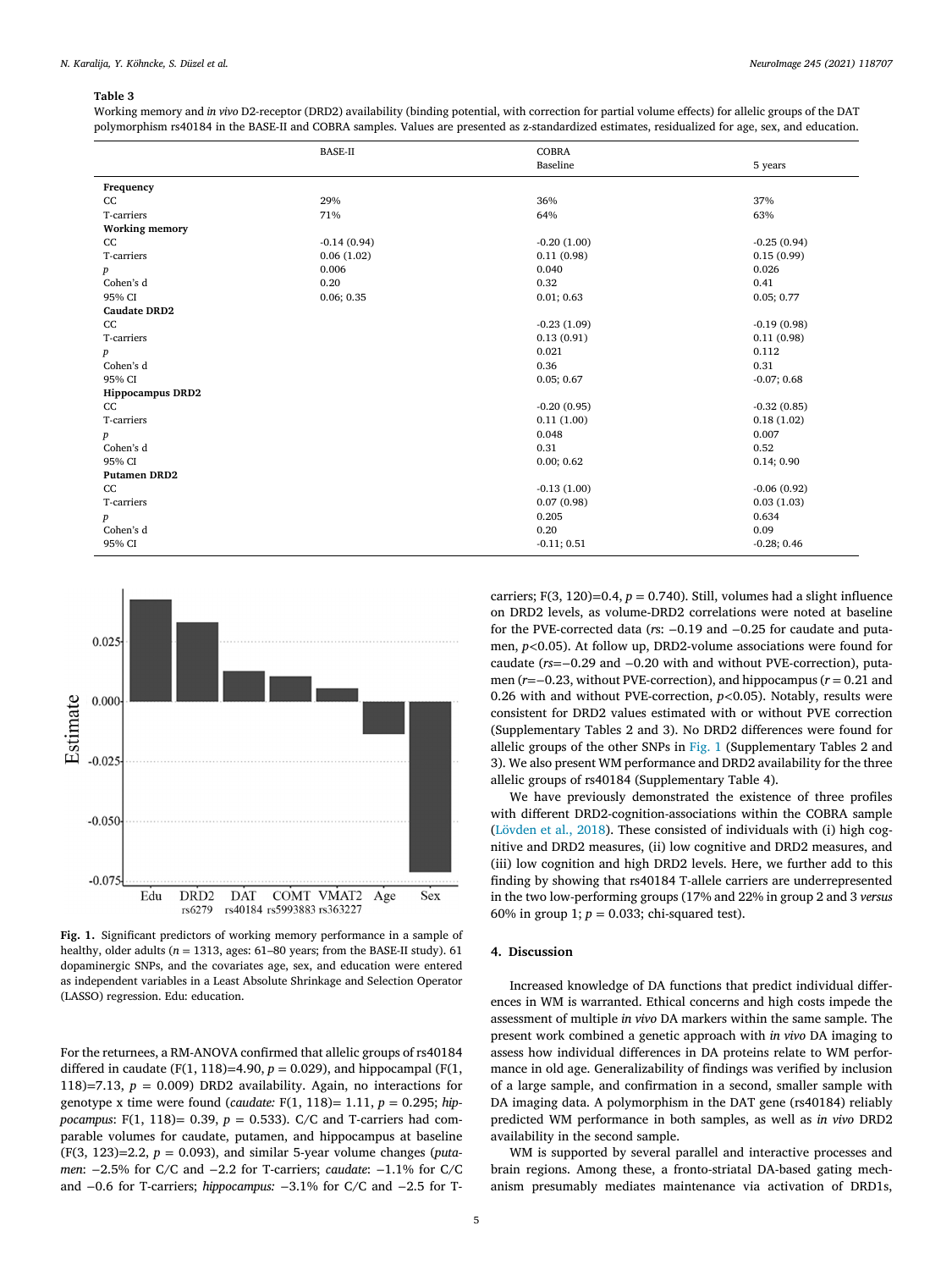and updating via the DRD2 pathway [\(D'Esposito](#page-6-0) and Postle, 2015; Nyberg and [Eriksson,](#page-6-0) 2015; [O'Reilly,](#page-7-0) 2006). DAT is a protein located at nerve terminals and is commonly used as a presynaptic DA marker. It is abundantly expressed in striatum, where it regulates the reuptake of DA into presynaptic terminals, thus adjusting extracellular DA levels. The present work demonstrated higher WM performance and caudate and hippocampal DRD2 levels for T-homozygotes of the DAT SNP rs40184. Toward this end, it is of note that availability of striatal DRD2s and DAT are closely linked in healthy adults [\(Volkow](#page-7-0) et al., 1998), and show similar age differences (∼8% per decade) [\(Karrer](#page-6-0) et al., 2017). This suggests that the expression of receptors and transporters may reflect adaptation of major components of the dopaminergic pathways. Although DAT has been assigned a minor role in extrastriatal DA clearance (Borgkvist et al., 2012), cortical DAT levels decline significantly upon [dopaminergic](#page-6-0) cell loss in Parkinson's disease, and such losses are linked to cognitive deterioration [\(Sampedro](#page-7-0) et al., 2021). rs40184 T-allele carriers have been characterized by accelerated increases of WM performance during development [\(Nemmi](#page-6-0) et al., 2018). The current findings suggest that this advantage may persist into old age. However, allelic groups did not differ in terms of 5-year WM decline. Similar observations have been made for other variables, where *e.g.* education is found to predict individual difference in the level of cognition and cerebral gray matter density, while exerting very little to no influence on slopes of decline (Berggren et al., 2018; [Lövdén](#page-6-0) et al., 2020; [Nyberg](#page-7-0) et al., 2021). [Furthermore,](#page-6-0) variability in DAT function has been associated with individual differences in WM performance and [training-induced](#page-6-0) WM improvement (Brehmer et al., 2009; [Stollstorff et](#page-7-0) al., 2010). We previously identified subgroups within the COBRA sample, which suggests non-linear DA-cognition associations [\(Lövden](#page-6-0) et al., 2018). Here, we found that T-homozygotes of rs40184 are underrepresented in groups showing low overall cognition (WM, episodic memory, and perceptual speed), thus, DAT function may have a central role for several cognitive processes.

Even though causality cannot be inferred from the current analyses, it is conceivable that higher DRD2 availability and WM function reflect higher DA availability in T-carriers of rs40184. Striatal DA integrity is partly reflected in extrastriatal regions [\(Papenberg](#page-7-0) et al., 2019; Zald et al., [2010\)](#page-7-0), rhyming well with high DRD2 levels in caudate as well as the hippocampus of T-carriers as compared to non-carriers. Previous research has also established a link between caudate and hippocampal DRD2s and WM [performance](#page-7-0) [\(Lövden](#page-6-0) et al., 2018; Rocchetti et al., 2015; [Takahashi](#page-7-0) et al., 2007). The SNP rs40184 is located in intron 14 of the DAT (*SLC6A3*) gene. Even though it is located within a noncoding region, intronic SNPs may still exert effects on gene transcription and translation [\(Cooper,](#page-6-0) 2010). The Genotype Tissue Expression (GTEx; [\(Consortium.,](#page-6-0) 2020)) project provide some evidence supporting this notion, where rs40184 shows evidence for a genome-wide significant eQTL effect in Testis (NES [normalized effect size] 0.29, *p<*0.001; URL [https://www.gtexportal.org/home/snp/rs40184\)](https://www.gtexportal.org/home/snp/rs40184). In GTEx brain samples, effects appear to go in the same direction (however statistically non-significant), that is, the T-allele increases expression of *SLC6A3.* Other samples, *e.g.* BrainSeq [\(Schubert](#page-7-0) et al., 2015) and xQTL (Ng et al., 2017) did not reveal further insights for the [functional](#page-6-0) role of rs40184. Its functional effects are indicated here via allelic group differences in cognitive performance as well as *in vivo* DA integrity. Still, the biological implications of carrying T- *versus* C-alleles are currently inconclusive.

The effects of individual SNPs are generally small, which may explain the exclusion of most SNPs at the optimal penalty level in the current LASSO regression. Several of the excluded polymorphisms consisted of well-assessed SNPs, including rs4680 in the *COMT* gene, which has been associated with WM performance, rs6277 and rs1800497 in the *DRD2* gene that have been linked to *in vivo* DRD2 availability, and ApoE [\(Bertolino](#page-6-0) et al., 2006; [Bilder](#page-6-0) et al., 2004; [Hirvonen](#page-6-0) et al., 2009; [Karalija](#page-6-0) et al., 2019; [Papenberg](#page-7-0) et al., 2015; [Smith](#page-7-0) et al., 2017). As potential consequences of the statistical modeling approach, the candidate gene approach, and the design of the WM tasks, we may have overseen DA polymorphisms that are linked to different conceptualiza-

tions of WM performance. The WM tasks used here require the ability to maintain and manipulate information, and are considered to be indicators of the same theoretical construct. They do not, however, cover a wider range of executive function tasks, including inhibition or shifting tasks, which may be associated to different dopaminergic functions and SNPs [\(Friedman](#page-6-0) and Miyake, 2017). In interpreting the negligible effects of specific SNPs, it is important to note that we cannot conclude non-importance from their exclusion. SNPs may be not selected because of a lack of power to detect a weak effect, or because their predictive power may only show up non-linearly or in interaction with other SNPs. That said, it is possible that other SNPs had little or no unique predictive power over and above the selected set of SNPs. For these reasons, it is crucial to test the reliability of the present and other findings. To exemplify, the DRD2 polymorphism rs6279 was the strongest predictor of WM in the BASE-II sample, yet it did not replicate for WM performance and was unrelated to *in vivo* DRD2 availability in the COBRA sample. Apart from a few studies showing allelic differences for rs6279 with problem solving (Zhang and [Zhang,](#page-7-0) 2016), and cognitive function following injury [\(Failla](#page-6-0) et al., 2015), no clear links have been found between this specific polymorphism and cognition.

#### **5. Conclusions**

The present work highlights the role of the DAT for individual differences in WM performance among older adults, which was reflected not only by individual differences in performance, but also for *in vivo* DRD2 availability. Additional work is needed to clarify the functional implications of rs40184 C/C vs- T-carriers, and overall, the implications of altered DAT function in normal aging for WM performance. Such lines of work could encompass genomically informed approaches, targeting linked SNPs across the DAT gene, and imaging studies of WM that use a DAT ligand.

#### **Credit authorship contribution statement**

**Nina Karalija:** Conceptualization, Formal analysis, Investigation, Writing – original draft. **Ylva Köhncke:** Formal analysis, Methodology, Writing – review & editing. **Sandra Düzel:** Data curation, Project administration, Writing – review & editing. **Lars Bertram:** Funding acquisition, Data curation, Methodology, Writing – review & editing. **Goran Papenberg:** Conceptualization, Writing – review & editing. **Ilja Demuth:** Funding acquisition, Data curation, Project administration, Writing – review & editing. **Christina M. Lill:** Funding acquisition, Data curation, Project administration, Writing – review & editing. **Jarkko Johansson:** Formal analysis, Methodology, Writing – review & editing. **Katrine Riklund:** Conceptualization, Funding acquisition, Writing – review & editing. **Martin Lövdén:** Conceptualization, Funding acquisition, Writing – review & editing. **Lars Bäckman:** Conceptualization, Funding acquisition, Writing – review & editing. **Lars Nyberg:** Conceptualization, Funding acquisition, Writing – review & editing. **Ulman Lindenberger:** Conceptualization, Funding acquisition, Writing – review & editing. **Andreas M. Brandmaier:** Conceptualization, Formal analysis, Investigation, Methodology, Supervision, Writing – original draft, Writing – review & editing.

### **Funding**

This work reports data from the BASE-II project, which was supported by the German Federal Ministry of Education and Research (Bundesministerium für Bildung und Forschung, BMBF) under grant numbers #01UW0808; #16SV5536K, #16SV5537, #16SV5538, #16SV5837; #01GL1716A; and #01GL1716B). Another sources of funding are the Max Planck Institute for Human Development, Berlin, Germany, and the European Commission as part of the Lifebrain Consortium (grant number 732592) within the Horizon 2020 program. Additional contributions (*e.g.* equipment, logistics, and personnel) are made from each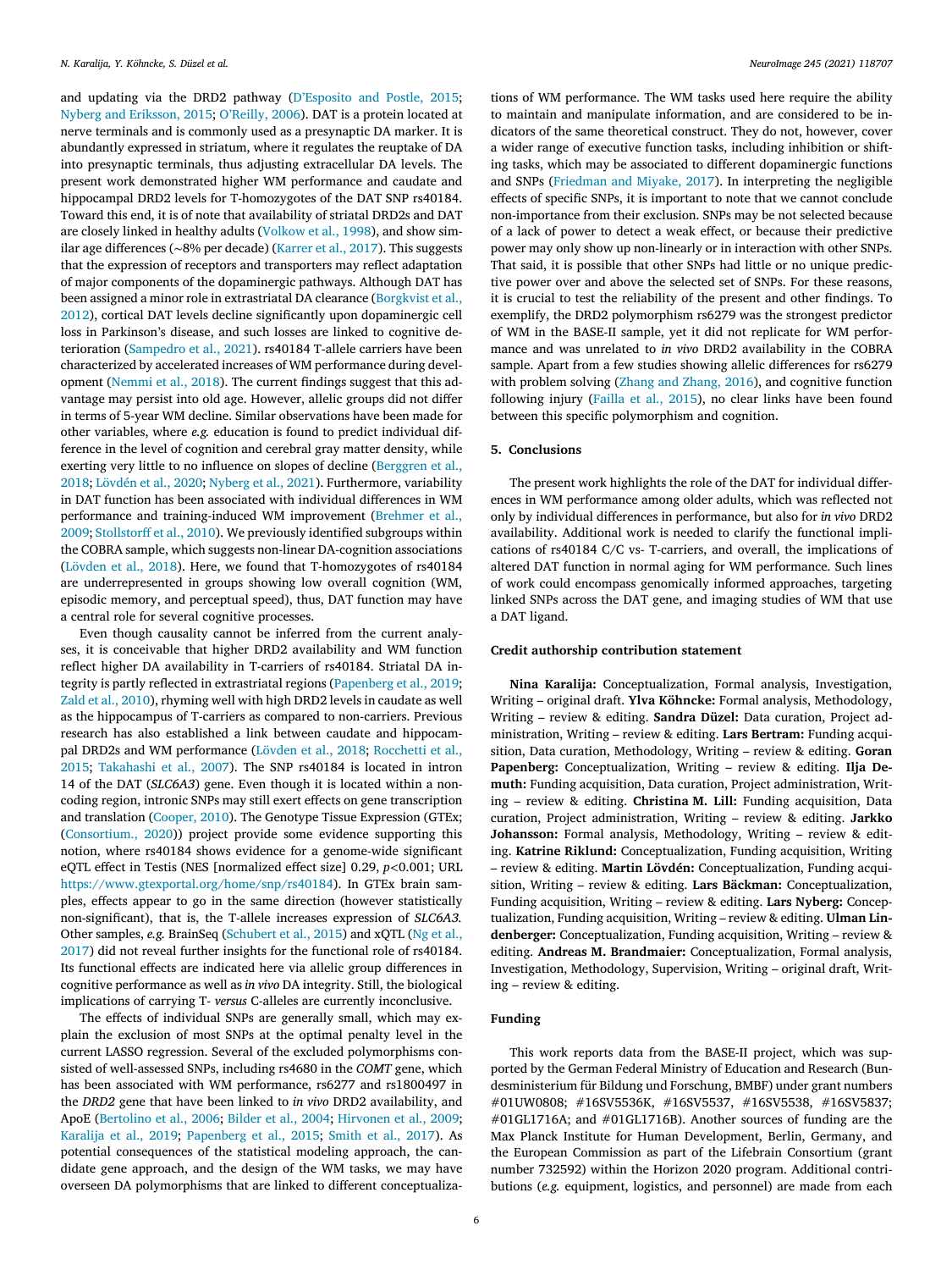<span id="page-6-0"></span>of the other participating sites. Further details about the study can be obtained at [www.base2.mpg.de.](http://www.base2.mpg.de) C.M. Lill was supported by the German Research Foundation (DFG, GZ LI 2654/2-1).

The COBRA study was funded by the Swedish Research Council, Umeå University, the Swedish Brain Foundation, Umeå University– Karolinska Institute Strategic Neuroscience Program, the Knut and Alice Wallenberg Foundation, the Torsten and Ragnar Söderberg Foundation, an Alexander von Humboldt Research award, a donation from the Jochnick Foundation, Swedish Brain Power, Västerbotten County Council, Innovation Fund of the Max Planck Society, and the and Gottfried Wilhelm Leibniz Research Award 2010 of the German Research Foundation (DFG). The Freesurfer analyses were performed on resources provided by the Swedish National Infrastructure for Computing (SNIC) at HPC2N in Umeå, partially funded by the Swedish Research Council through grant agreement no. 2018-05973.

#### **Data and code availability statement**

The data sets generated and analyzed during the current study are available from the corresponding author upon reasonable request. Conditions for such requests include the need for a formal data sharing agreement, and submission of a formal project outline. Research questions of the project outlines need approval from the local ethics committees.

#### **Declarations of interest**

None.

#### **Supplementary materials**

Supplementary material associated with this article can be found, in the online version, at doi[:10.1016/j.neuroimage.2021.118707.](https://doi.org/10.1016/j.neuroimage.2021.118707)

#### **References**

- [Arnsten,](http://refhub.elsevier.com/S1053-8119(21)00979-4/sbref0001) A.F., Cai, [J.X.,](http://refhub.elsevier.com/S1053-8119(21)00979-4/sbref0001) [Murphy,](http://refhub.elsevier.com/S1053-8119(21)00979-4/sbref0001) B.L., 1994. Dopamine D1 receptor mechanisms in the cognitive performance of young adult and aged monkeys. [Psychopharmacology](http://refhub.elsevier.com/S1053-8119(21)00979-4/sbref0001) (Berl.) 116 (2), 143–151.
- [Arnsten,](http://refhub.elsevier.com/S1053-8119(21)00979-4/sbref0002) A.F.T., 1998. [Catecholamine](http://refhub.elsevier.com/S1053-8119(21)00979-4/sbref0002) modulation of prefrontal cortical cognitive function. Trends Cogn. Sci. 2 (11), 436–447.
- [Berggren,](http://refhub.elsevier.com/S1053-8119(21)00979-4/sbref0003) R., [Nilsson,](http://refhub.elsevier.com/S1053-8119(21)00979-4/sbref0003) J., [Lövdén,](http://refhub.elsevier.com/S1053-8119(21)00979-4/sbref0003) M., 2018. Education does not affect cognitive decline in aging: a bayesian assessment of the association between education and change in cognitive [performance.](http://refhub.elsevier.com/S1053-8119(21)00979-4/sbref0003) Front. Psychol. 9, 1138.
- [Berry,](http://refhub.elsevier.com/S1053-8119(21)00979-4/sbref0004) A.S., [Shah,](http://refhub.elsevier.com/S1053-8119(21)00979-4/sbref0004) V.D., [Furman,](http://refhub.elsevier.com/S1053-8119(21)00979-4/sbref0004) D.J., 2018. Dopamine synthesis capacity is associated with D2/3 receptor binding but not dopamine release. [Neuropsychopharmacology](http://refhub.elsevier.com/S1053-8119(21)00979-4/sbref0004) 43 (6), 1201–1211.
- [Bertolino,](http://refhub.elsevier.com/S1053-8119(21)00979-4/sbref0005) A., [Blasi,](http://refhub.elsevier.com/S1053-8119(21)00979-4/sbref0005) G., [Latorre,](http://refhub.elsevier.com/S1053-8119(21)00979-4/sbref0005) V., 2006. Additive effects of genetic variation in dopamine regulating genes on working memory cortical activity in human brain. J. Neurosci. 26 (15), [3918–3922.](http://refhub.elsevier.com/S1053-8119(21)00979-4/sbref0005)
- [Bertram,](http://refhub.elsevier.com/S1053-8119(21)00979-4/sbref0006) L., [Böckenhoff,](http://refhub.elsevier.com/S1053-8119(21)00979-4/sbref0006) A., [Demuth,](http://refhub.elsevier.com/S1053-8119(21)00979-4/sbref0006) I., 2014. Cohort profile: the Berlin aging study II (BASE-II)†. Int. J. Epidemiol. 43 (3), 703–712.
- [Bilder,](http://refhub.elsevier.com/S1053-8119(21)00979-4/sbref0007) R.M., [Volavka,](http://refhub.elsevier.com/S1053-8119(21)00979-4/sbref0007) J., [Lachman,](http://refhub.elsevier.com/S1053-8119(21)00979-4/sbref0007) H.M., 2004. The [catechol-O-methyltransferase](http://refhub.elsevier.com/S1053-8119(21)00979-4/sbref0007) polymorphism: relations to the tonic-phasic dopamine hypothesis and neuropsychiatric phenotypes. Neuropsychopharmacology 29 (11), 1943–1961.
- [Borg,](http://refhub.elsevier.com/S1053-8119(21)00979-4/sbref0008) J., [Cervenka,](http://refhub.elsevier.com/S1053-8119(21)00979-4/sbref0008) S., [Kuja-Halkola,](http://refhub.elsevier.com/S1053-8119(21)00979-4/sbref0008) R., 2015. Contribution of non-genetic factors to dopamine and serotonin receptor availability in the adult human brain. Mol. Psychiatry..
- [Borgkvist,](http://refhub.elsevier.com/S1053-8119(21)00979-4/sbref0009) A., [Malmlöf,](http://refhub.elsevier.com/S1053-8119(21)00979-4/sbref0009) T., [Feltmann,](http://refhub.elsevier.com/S1053-8119(21)00979-4/sbref0009) K., 2012. Dopamine in the hippocampus is cleared by the norepinephrine transporter. Int. J. [Neuropsychopharmacol.](http://refhub.elsevier.com/S1053-8119(21)00979-4/sbref0009) 15 (4), 531–540.
- [Braver,](http://refhub.elsevier.com/S1053-8119(21)00979-4/sbref0010) T.S., [Barch,](http://refhub.elsevier.com/S1053-8119(21)00979-4/sbref0010) D.M., [Keys,](http://refhub.elsevier.com/S1053-8119(21)00979-4/sbref0010) B.A., 2001. Context processing in older adults: evidence for a theory relating cognitive control to [neurobiology](http://refhub.elsevier.com/S1053-8119(21)00979-4/sbref0010) in healthy aging. J. Exp. Psychol. Gen. 130 (4), 746–763.
- [Brehmer,](http://refhub.elsevier.com/S1053-8119(21)00979-4/sbref0011) Y., [Westerberg,](http://refhub.elsevier.com/S1053-8119(21)00979-4/sbref0011) H., [Bellander,](http://refhub.elsevier.com/S1053-8119(21)00979-4/sbref0011) M., 2009. Working memory plasticity modulated by dopamine transporter genotype. Neurosci. Lett. 467 (2), 117–120.
- [Brozoski,](http://refhub.elsevier.com/S1053-8119(21)00979-4/sbref0012) T.J., [Brown,](http://refhub.elsevier.com/S1053-8119(21)00979-4/sbref0012) R.M., [Rosvold,](http://refhub.elsevier.com/S1053-8119(21)00979-4/sbref0012) H.E., 1979. Cognitive deficit caused by regional depletion of dopamine in [prefrontal](http://refhub.elsevier.com/S1053-8119(21)00979-4/sbref0012) cortex of rhesus monkey. Science 205 (4409),  $929 - 931$
- [Bäckman,](http://refhub.elsevier.com/S1053-8119(21)00979-4/sbref0013) L., [Nyberg,](http://refhub.elsevier.com/S1053-8119(21)00979-4/sbref0013) L., 2013. Dopamine and training-related [working-memory](http://refhub.elsevier.com/S1053-8119(21)00979-4/sbref0013) improvement. Neurosci. Biobehav. Rev. 37 (9 Pt B), 2209–2219.
- [Bäckman,](http://refhub.elsevier.com/S1053-8119(21)00979-4/sbref0014) L., [Nyberg,](http://refhub.elsevier.com/S1053-8119(21)00979-4/sbref0014) L., [Lindenberger,](http://refhub.elsevier.com/S1053-8119(21)00979-4/sbref0014) U., 2006. The correlative triad among aging, dopamine, and cognition: current status and future prospects. Neurosci. Biobehav. Rev. 30 (6), 791–807.
- [Bäckman,](http://refhub.elsevier.com/S1053-8119(21)00979-4/sbref0015) L., [Nyberg,](http://refhub.elsevier.com/S1053-8119(21)00979-4/sbref0015) L., [Soveri,](http://refhub.elsevier.com/S1053-8119(21)00979-4/sbref0015) A., 2011. Effects of [working-memory](http://refhub.elsevier.com/S1053-8119(21)00979-4/sbref0015) training on striatal dopamine release. Science 333 (6043), 718.
- [Consortium,](http://refhub.elsevier.com/S1053-8119(21)00979-4/sbref0016) T.G., 2020. The GTEx [consortium](http://refhub.elsevier.com/S1053-8119(21)00979-4/sbref0016) atlas of genetic regulatory effects across human tissues. Science 369 (6509), 1318.
- [Cools,](http://refhub.elsevier.com/S1053-8119(21)00979-4/sbref0017) R., 2019. Chemistry of the adaptive mind: lessons from [dopamine.](http://refhub.elsevier.com/S1053-8119(21)00979-4/sbref0017) Neuron 104 (1), 113–131.
- [Cools,](http://refhub.elsevier.com/S1053-8119(21)00979-4/sbref0018) R., [D'Esposito,](http://refhub.elsevier.com/S1053-8119(21)00979-4/sbref0018) M., 2011. [Inverted-U-shaped](http://refhub.elsevier.com/S1053-8119(21)00979-4/sbref0018) dopamine actions on human working memory and cognitive control. Biol. Psychiatry 69 (12), e113–e125.
- [Cooper,](http://refhub.elsevier.com/S1053-8119(21)00979-4/sbref0019) D.N., 2010. Functional intronic [polymorphisms:](http://refhub.elsevier.com/S1053-8119(21)00979-4/sbref0019) buried treasure awaiting discovery within our genes. Hum Genomics 4 (5), 284–288. [D'Esposito,](http://refhub.elsevier.com/S1053-8119(21)00979-4/sbref0020) M., [Postle,](http://refhub.elsevier.com/S1053-8119(21)00979-4/sbref0020) B.R., 2015. The cognitive [neuroscience](http://refhub.elsevier.com/S1053-8119(21)00979-4/sbref0020) of working memory. Annu.
- Rev. Psychol. 66, 115–142.
- [Durstewitz,](http://refhub.elsevier.com/S1053-8119(21)00979-4/sbref0021) D., [Seamans,](http://refhub.elsevier.com/S1053-8119(21)00979-4/sbref0021) J.K., 2008. The Dual-state theory of prefrontal cortex dopamine function with relevance to [Catechol-O-Methyltransferase](http://refhub.elsevier.com/S1053-8119(21)00979-4/sbref0021) genotypes and schizophrenia. Biol. Psychiatry 64 (9), 739–749.
- [Erixon-Lindroth,](http://refhub.elsevier.com/S1053-8119(21)00979-4/sbref0022) N., [Farde,](http://refhub.elsevier.com/S1053-8119(21)00979-4/sbref0022) L., [Wahlin,](http://refhub.elsevier.com/S1053-8119(21)00979-4/sbref0022) T.B., 2005. The role of the striatal dopamine transporter in cognitive aging. Psychiatry Res 138 (1), 1–12.
- [Failla,](http://refhub.elsevier.com/S1053-8119(21)00979-4/sbref0023) M.D., [Myrga,](http://refhub.elsevier.com/S1053-8119(21)00979-4/sbref0023) J.M., [Ricker,](http://refhub.elsevier.com/S1053-8119(21)00979-4/sbref0023) J.H., 2015. [Posttraumatic](http://refhub.elsevier.com/S1053-8119(21)00979-4/sbref0023) brain injury cognitive performance is moderated by variation within ANKK1 and DRD2 Genes. J. Head Trauma Rehabil. 30 (6), E54–E66.
- [Frank,](http://refhub.elsevier.com/S1053-8119(21)00979-4/sbref0024) M.J., [Loughry,](http://refhub.elsevier.com/S1053-8119(21)00979-4/sbref0024) B., [O'Reilly,](http://refhub.elsevier.com/S1053-8119(21)00979-4/sbref0024) R.C., 2001. Interactions between frontal cortex and basal ganglia in working memory: a [computational](http://refhub.elsevier.com/S1053-8119(21)00979-4/sbref0024) model. Cogn. Affect. Behav. Neurosci. 1 (2), 137–160.
- [Friedman,](http://refhub.elsevier.com/S1053-8119(21)00979-4/sbref0025) N.P., [Miyake,](http://refhub.elsevier.com/S1053-8119(21)00979-4/sbref0025) A., 2017. Unity and diversity of executive functions: individual [differences](http://refhub.elsevier.com/S1053-8119(21)00979-4/sbref0025) as a window on cognitive structure. Cortex 86, 186–204.
- Gabriel, S., Ziaugra, L., Tabbaa, D., 2009. SNP genotyping using the Sequenom MassAR-RAY iPLEX platform. Current protocols in human genetics Chapter 2, Unit 2.12.
- [Gerstorf,](http://refhub.elsevier.com/S1053-8119(21)00979-4/sbref0027) D., [Bertram,](http://refhub.elsevier.com/S1053-8119(21)00979-4/sbref0027) L., [Lindenberger,](http://refhub.elsevier.com/S1053-8119(21)00979-4/sbref0027) U., 2016. Editorial. [Gerontology](http://refhub.elsevier.com/S1053-8119(21)00979-4/sbref0027) 62 (3), 311–315. [Gibbs,](http://refhub.elsevier.com/S1053-8119(21)00979-4/sbref0028) S.E.B., [D'Esposito,](http://refhub.elsevier.com/S1053-8119(21)00979-4/sbref0028) M., 2005. Individual capacity differences predict working mem-
- ory [performance](http://refhub.elsevier.com/S1053-8119(21)00979-4/sbref0028) and prefrontal activity following dopamine receptor stimulation. Cognit. Affect. Behav. Neurosci. 5 (2), 212–221.
- [Greve,](http://refhub.elsevier.com/S1053-8119(21)00979-4/sbref0029) D.N., [Svarer,](http://refhub.elsevier.com/S1053-8119(21)00979-4/sbref0029) C., [Fisher,](http://refhub.elsevier.com/S1053-8119(21)00979-4/sbref0029) P.M., 2014. Cortical [surface-based](http://refhub.elsevier.com/S1053-8119(21)00979-4/sbref0029) analysis reduces bias and variance in kinetic modeling of brain PET data. Neuroimage 92, 225–236.
- [Helwig,](http://refhub.elsevier.com/S1053-8119(21)00979-4/sbref0030) N.E., 2017. Adding bias to reduce variance in [psychological](http://refhub.elsevier.com/S1053-8119(21)00979-4/sbref0030) results: a tutorial on penalized regression. Quanti. Method. Psychol. 13 (1), 1–19.
- [Hirvonen,](http://refhub.elsevier.com/S1053-8119(21)00979-4/sbref0031) M.M., [Laakso,](http://refhub.elsevier.com/S1053-8119(21)00979-4/sbref0031) A., [Nagren,](http://refhub.elsevier.com/S1053-8119(21)00979-4/sbref0031) K., 2009. C957T [polymorphism](http://refhub.elsevier.com/S1053-8119(21)00979-4/sbref0031) of dopamine D2 receptor gene affects striatal DRD2 *in vivo* availability by changing the receptor affinity. Synapse 63 (10), 907–912.
- Juarez, E.J., Castrellon, J.J., Green, M.A.*,* et al., 2018. Reliability of the correlative triad among aging, dopamine D2-like receptor availability, and cognition. bioRxiv, 494765.
- [Karalija,](http://refhub.elsevier.com/S1053-8119(21)00979-4/sbref0033) N., [Papenberg,](http://refhub.elsevier.com/S1053-8119(21)00979-4/sbref0033) G., [Wåhlin,](http://refhub.elsevier.com/S1053-8119(21)00979-4/sbref0033) A., 2019. [C957T-mediated](http://refhub.elsevier.com/S1053-8119(21)00979-4/sbref0033) variation in ligand affinity affects the association between (11)C-raclopride binding potential and cognition. J. Cogn. Neurosci. 31 (2), 314–325.
- [Karrer,](http://refhub.elsevier.com/S1053-8119(21)00979-4/sbref0034) T.M., [Josef,](http://refhub.elsevier.com/S1053-8119(21)00979-4/sbref0034) A.K., [Mata,](http://refhub.elsevier.com/S1053-8119(21)00979-4/sbref0034) R., 2017. Reduced dopamine receptors and transporters but not synthesis capacity in normal aging adults: a [meta-analysis.](http://refhub.elsevier.com/S1053-8119(21)00979-4/sbref0034) Neurobiol. Aging 57, 36–46.
- [Kimberg,](http://refhub.elsevier.com/S1053-8119(21)00979-4/sbref0035) D.Y., [D'Esposito,](http://refhub.elsevier.com/S1053-8119(21)00979-4/sbref0035) M., 2003. Cognitive effects of the dopamine receptor agonist pergolide. [Neuropsychologia](http://refhub.elsevier.com/S1053-8119(21)00979-4/sbref0035) 41 (8), 1020–1027.
- [Kimberg,](http://refhub.elsevier.com/S1053-8119(21)00979-4/sbref0036) D.Y., [D'Esposito,](http://refhub.elsevier.com/S1053-8119(21)00979-4/sbref0036) M., [Farah,](http://refhub.elsevier.com/S1053-8119(21)00979-4/sbref0036) M.J., 1997. Effects of [bromocriptine](http://refhub.elsevier.com/S1053-8119(21)00979-4/sbref0036) on human subjects depend on working memory capacity. Neuroreport 8 (16), 3581–3585.
- Kuhn, M., Wickham, H., 2020. Tidymodels: a collection of packages for modeling and machine learning using tidyverse principles; [https://www.tidymodels.org.](https://www.tidymodels.org)
- [Landau,](http://refhub.elsevier.com/S1053-8119(21)00979-4/sbref0038) S.M., [Lal,](http://refhub.elsevier.com/S1053-8119(21)00979-4/sbref0038) R., [O'Neil,](http://refhub.elsevier.com/S1053-8119(21)00979-4/sbref0038) J.P., 2009. Striatal [dopamine](http://refhub.elsevier.com/S1053-8119(21)00979-4/sbref0038) and working memory. Cereb. Cortex 19 (2), 445–454.
- Li, [S.-.C.,](http://refhub.elsevier.com/S1053-8119(21)00979-4/sbref0039) [Lindenberger,](http://refhub.elsevier.com/S1053-8119(21)00979-4/sbref0039) U., [Frensch,](http://refhub.elsevier.com/S1053-8119(21)00979-4/sbref0039) P.A., 2000. Unifying cognitive aging: from neuromodulation to representation to cognition. [Neurocomputing](http://refhub.elsevier.com/S1053-8119(21)00979-4/sbref0039) 32-33, 879–890.
- Lill, [C.M.,](http://refhub.elsevier.com/S1053-8119(21)00979-4/sbref0040) [Liu,](http://refhub.elsevier.com/S1053-8119(21)00979-4/sbref0040) T., [Norman,](http://refhub.elsevier.com/S1053-8119(21)00979-4/sbref0040) K., 2016. Genetic burden analyses of phenotypes relevant to aging in the berlin aging study II (BASE-II). [Gerontology](http://refhub.elsevier.com/S1053-8119(21)00979-4/sbref0040) 62 (3), 316–322.
- [Lindenberger,](http://refhub.elsevier.com/S1053-8119(21)00979-4/sbref0041) U., [Nagel,](http://refhub.elsevier.com/S1053-8119(21)00979-4/sbref0041) I.E., [Chicherio,](http://refhub.elsevier.com/S1053-8119(21)00979-4/sbref0041) C., 2008. Age-related decline in brain resources modulates genetic effects on cognitive [functioning.](http://refhub.elsevier.com/S1053-8119(21)00979-4/sbref0041) Front. Neurosci. 2 (2), 234–244.
- [Logan,](http://refhub.elsevier.com/S1053-8119(21)00979-4/sbref0042) J., [Fowler,](http://refhub.elsevier.com/S1053-8119(21)00979-4/sbref0042) J.S., [Volkow,](http://refhub.elsevier.com/S1053-8119(21)00979-4/sbref0042) N.D., 1996. [Distribution](http://refhub.elsevier.com/S1053-8119(21)00979-4/sbref0042) volume ratios without blood sampling from graphical analysis of PET data. J. Cereb. Blood Flow Metab. 16 (5), 834–840.
- [Luciana,](http://refhub.elsevier.com/S1053-8119(21)00979-4/sbref0043) M., [Depue,](http://refhub.elsevier.com/S1053-8119(21)00979-4/sbref0043) R.A., [Arbisi,](http://refhub.elsevier.com/S1053-8119(21)00979-4/sbref0043) P., 1992. [Facilitation](http://refhub.elsevier.com/S1053-8119(21)00979-4/sbref0043) of working memory in humans by a d2 dopamine receptor agonist. J. Cogn. Neurosci. 4 (1), 58–68.
- [Lövden,](http://refhub.elsevier.com/S1053-8119(21)00979-4/sbref0044) M., [Karalija,](http://refhub.elsevier.com/S1053-8119(21)00979-4/sbref0044) N., [Andersson,](http://refhub.elsevier.com/S1053-8119(21)00979-4/sbref0044) M., 2018. Latent-profile analysis reveals behavioral and brain correlates of [dopamine-cognition](http://refhub.elsevier.com/S1053-8119(21)00979-4/sbref0044) associations. Cereb. Cortex 28 (11), 3894–3907.
- [Lövdén,](http://refhub.elsevier.com/S1053-8119(21)00979-4/sbref0045) M., [Fratiglioni,](http://refhub.elsevier.com/S1053-8119(21)00979-4/sbref0045) L., [Glymour,](http://refhub.elsevier.com/S1053-8119(21)00979-4/sbref0045) M.M., 2020. Education and cognitive [functioning](http://refhub.elsevier.com/S1053-8119(21)00979-4/sbref0045) across the life Span. Psychol. Sci. Public Interest 21 (1), 6–41.
- [McNeish,](http://refhub.elsevier.com/S1053-8119(21)00979-4/sbref0046) D.M., 2015. Using lasso for predictor selection and to assuage overfitting: a method long overlooked in behavioral sciences. [Multivariate](http://refhub.elsevier.com/S1053-8119(21)00979-4/sbref0046) Behav Res 50 (5), 471–484.
- [Muller,](http://refhub.elsevier.com/S1053-8119(21)00979-4/sbref0047) U., von [Cramon,](http://refhub.elsevier.com/S1053-8119(21)00979-4/sbref0047) D.Y., [Pollmann,](http://refhub.elsevier.com/S1053-8119(21)00979-4/sbref0047) S., 1998. D1- *versus* D2-receptor modulation of visuospatial working memory in humans. J. Neurosci. 18 (7), [2720–2728.](http://refhub.elsevier.com/S1053-8119(21)00979-4/sbref0047)
- [Nemmi,](http://refhub.elsevier.com/S1053-8119(21)00979-4/sbref0048) F., [Nymberg,](http://refhub.elsevier.com/S1053-8119(21)00979-4/sbref0048) C., [Darki,](http://refhub.elsevier.com/S1053-8119(21)00979-4/sbref0048) F., 2018. Interaction between striatal volume and DAT1 [polymorphism](http://refhub.elsevier.com/S1053-8119(21)00979-4/sbref0048) predicts working memory development during adolescence. Dev. Cogn. Neurosci. 30, 191–199.
- [Nevalainen,](http://refhub.elsevier.com/S1053-8119(21)00979-4/sbref0049) N., [Riklund,](http://refhub.elsevier.com/S1053-8119(21)00979-4/sbref0049) K., [Andersson,](http://refhub.elsevier.com/S1053-8119(21)00979-4/sbref0049) M., 2015. COBRA: a prospective [multimodal](http://refhub.elsevier.com/S1053-8119(21)00979-4/sbref0049) imaging study of dopamine, brain structure and function, and cognition. Brain Res 1612, 83–103.
- [Ng,](http://refhub.elsevier.com/S1053-8119(21)00979-4/sbref0050) B., [White,](http://refhub.elsevier.com/S1053-8119(21)00979-4/sbref0050) C.C., Klein, [H.-.U.,](http://refhub.elsevier.com/S1053-8119(21)00979-4/sbref0050) 2017. An xQTL map integrates the genetic architecture of the human brain's [transcriptome](http://refhub.elsevier.com/S1053-8119(21)00979-4/sbref0050) and epigenome. Nat. Neurosci. 20 (10), 1418–1426.
- [Nour,](http://refhub.elsevier.com/S1053-8119(21)00979-4/sbref0051) M.M., [Dahoun,](http://refhub.elsevier.com/S1053-8119(21)00979-4/sbref0051) T., [McCutcheon,](http://refhub.elsevier.com/S1053-8119(21)00979-4/sbref0051) R.A., 2019. [Task-induced](http://refhub.elsevier.com/S1053-8119(21)00979-4/sbref0051) functional brain connectivity mediates the relationship between striatal D2/3 receptors and working memory. Elife 8, e45045.
- [Nyberg,](http://refhub.elsevier.com/S1053-8119(21)00979-4/sbref0052) L., [Eriksson,](http://refhub.elsevier.com/S1053-8119(21)00979-4/sbref0052) J., 2015. Working memory: [maintenance,](http://refhub.elsevier.com/S1053-8119(21)00979-4/sbref0052) updating, and the realization of intentions. Cold Spring Harb. Perspect. Biol. 8 (2), a021816 -a021816.